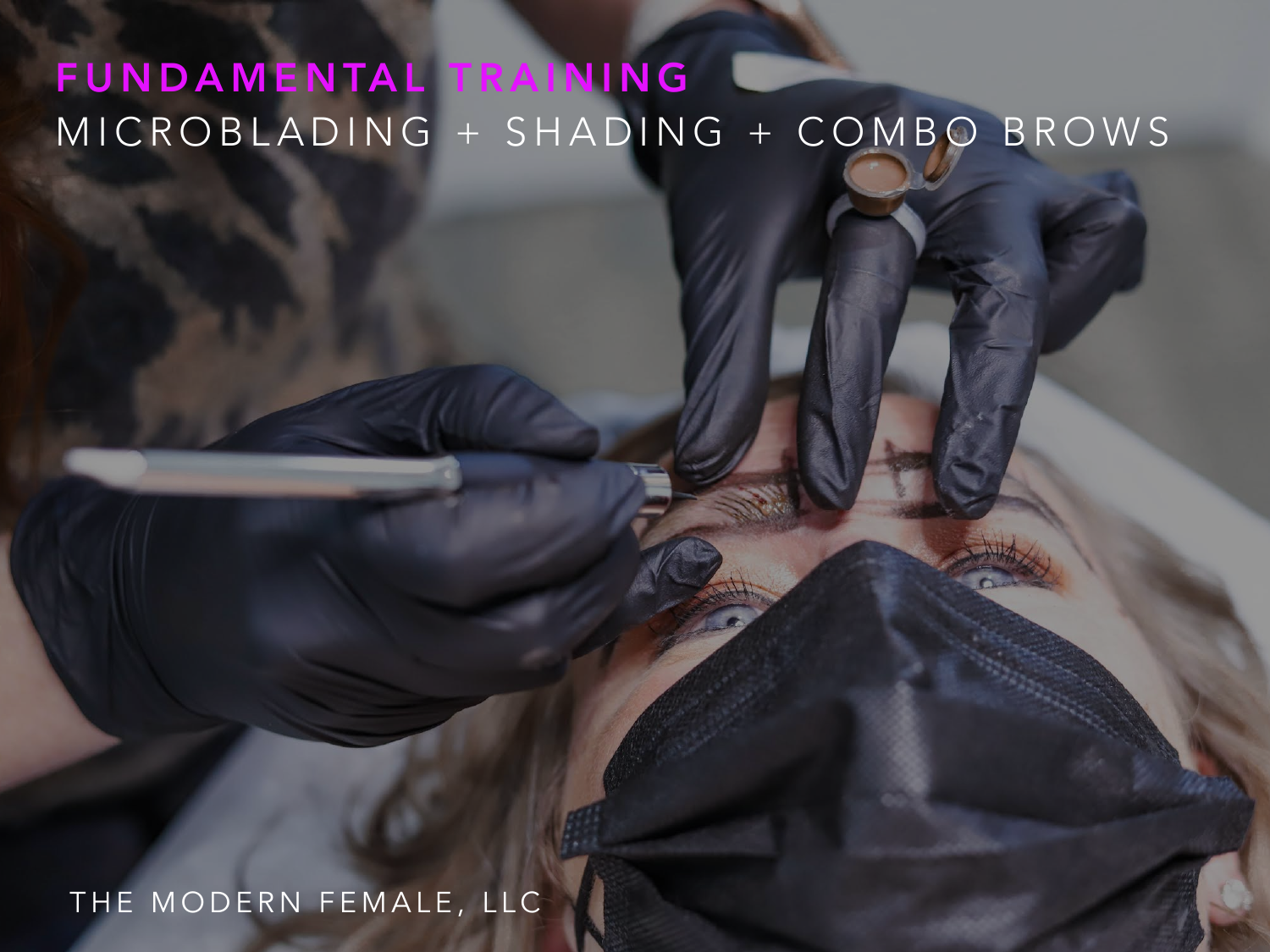# ABOUT THE INSTRUCTOR

Hi, I'm Bay! I made my way into the industry back in 2017 and I haven't looked back! During my time in the industry I have practiced and perfected my technique. It thrills me to see how many people have peeked an interest into starting a career in Microblading with me. Giving women (and men) more confidence is what drives me in this industry - it is incredibly rewarding in many different ways and I love every second of it!

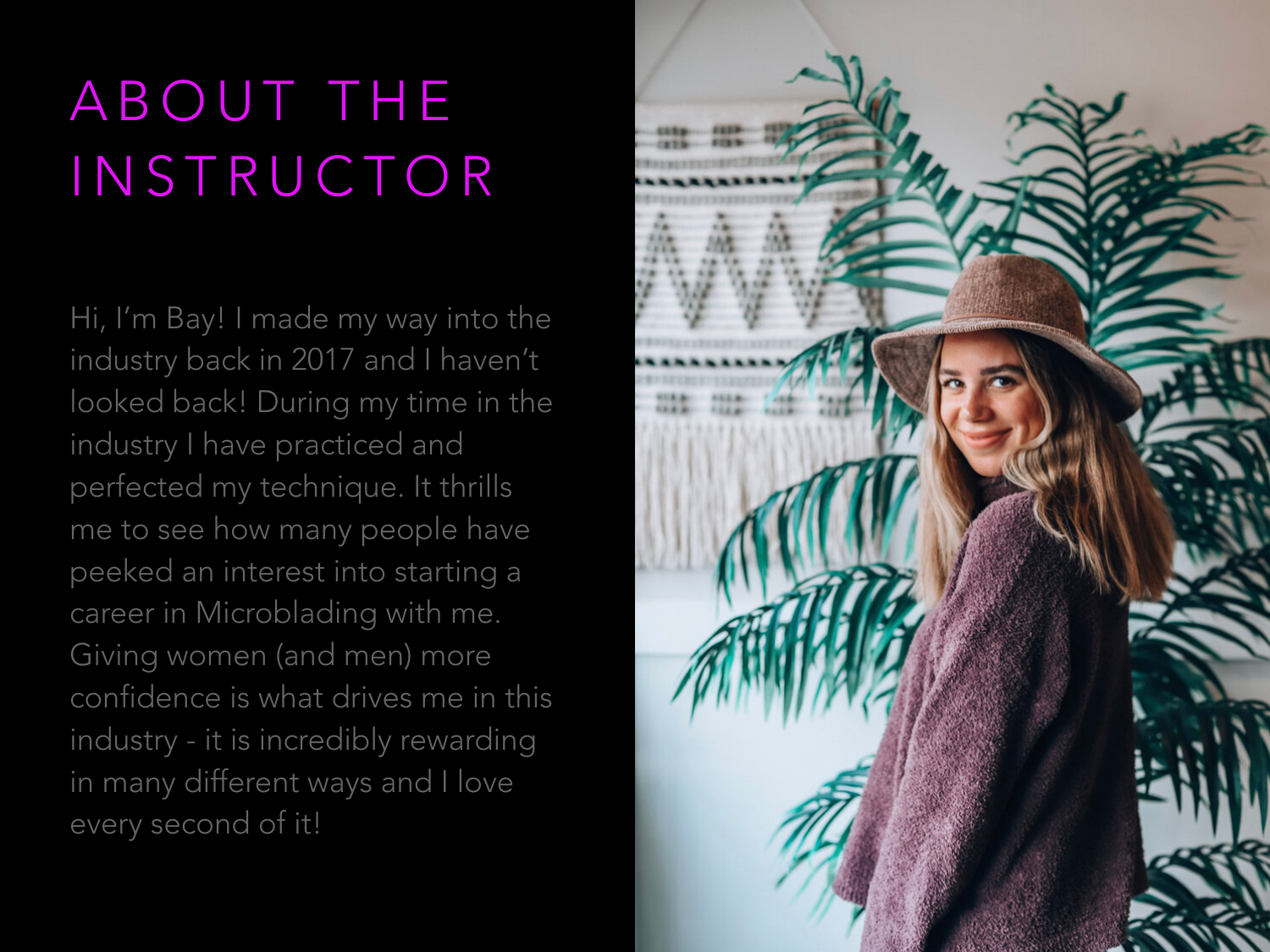#### A PEEK INTO THE COURSE:

There will be no more than 2 students to ensure proper one-on-one time during this two day course.

YOU WILL LEARN EVERYTHING FROM ANATOMY OF THE SKIN TO MAPPING TO TECHNIQUE TO COLOR THEORY. WE HAVE A VERY THOROUGH OUTLINE WHERE YOU WILL ALWAYS HAVE WHAT YOU NEED TO KNOW FOR EASY REFERENCE.

#### WHY CHOOSE US?

-SHADOWING BEFORE THE TRAINING BEGINS AS A PEEK INTO THE NEW SKILL YOU'LL BE LEARNING.

-A PHYSICAL OUTLINE FOR FOREVER ACCESS IN COMPARISON TO OTHER COURSES WHO OFFER ONLINE ACCESS FOR 1 YEAR.

-A GUARANTEED SMALL CLASS SIZE FOR AMPLE ONE-ON-ONE TIME.

-3 LIVE MODELS

-A FULL KIT TO GET YOU STARTED ASAP.

- THE OPTION TO RETURN FOR YOUR LIVE MODELS TOUCH-UPS FOR FURTHER LEARNING EXPERIENCE (NO WHERE ELSE OFFERS THIS).

AND SO MUCH MORE!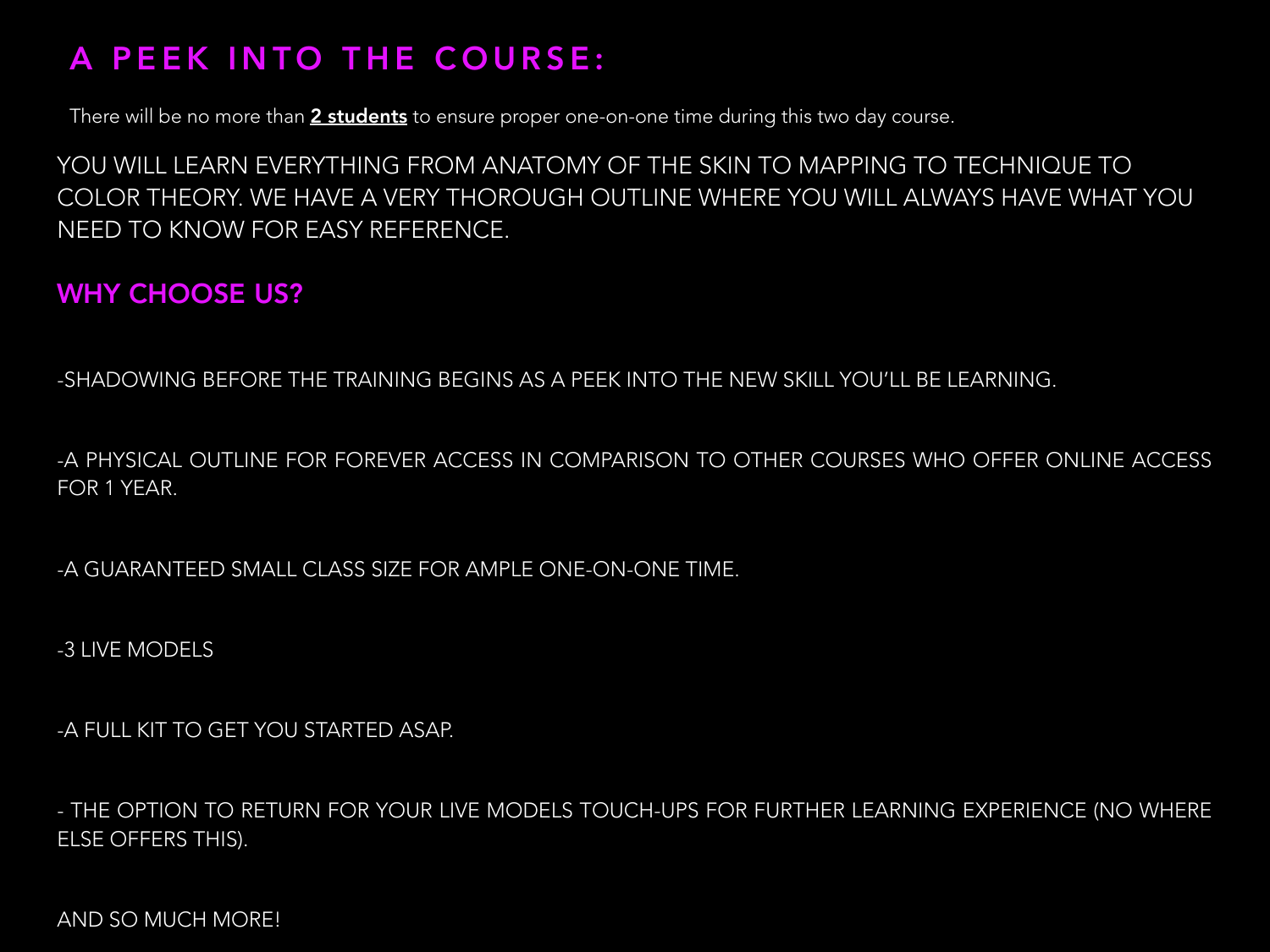#### CONTINUED…

- A TRAINING OUTLINE WITH ALL THE INFORMATION DISCUSSED DURING TRAINING FOR EASY REFERENCES WHEN NEEDED.
- A KIT TO FULLY EQUIP YOU TO GET STARTED ASAP AFTER YOUR COURSE COMPLETION. THE KIT WILL GET YOU THROUGH A MINIMUM OF 25 CLIENTS WHICH ENSURES A QUICK RETURN ON INVESTMENT FROM THE COURSE.
- OFFERED TO RETURN FOR YOUR LIVE MODELS 8-12 WEEK TOUCH UPS FOR FURTHER LEARNING EXPERIENCES!
- ONGOING SUPPORT FROM ME WITH MY PERSONAL PHONE NUMBER FOR QUICK CONTACT. ADDITIONAL SHADOWING IS ALSO INCLUDED ONCE THE COURSE IS COMPLETED FOR EXTRA HANDS ON HELP.
- PHOTOS OF YOU WORKING ON YOUR LIVE MODELS FOR SOCIAL MEDIA CONTENT TO GET YOU GOING
- LASTLY, YOUR BEAUTIFUL MICROBLADING CERTIFICATION TO FLAUNT IN YOUR STUDIO!